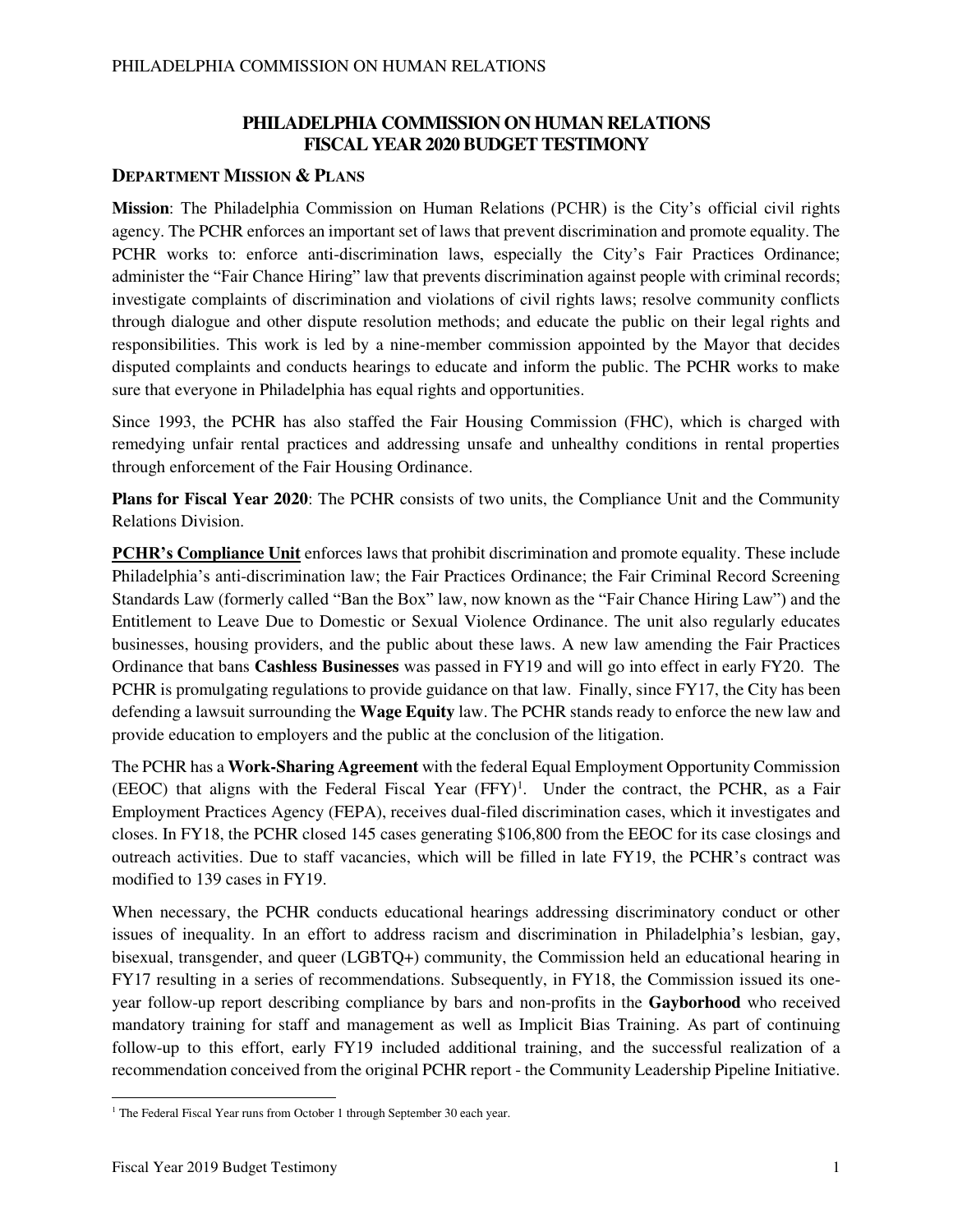Developed through the Office of LGBT Affairs, along with many community-based organizations, the initiative, will prepare LGBTQ+ people of color, youth, trans people, and seniors for leadership positions with local non-profit organizations.

The Compliance Unit also operates a **Discrimination Mediation Program**, which resolves employment, housing, and public accommodations discrimination cases efficiently by drawing upon support from volunteer lawyers who have trained in mediation. Mediation mFfakes processing cases more efficient by settling issues at an early stage and avoiding lengthy investigations. In FY18, 26 cases were mediated, and the total monetary recovery for complainants resolved through mediations, settlements and conciliations was just over \$365,000. Through December 2018, 17 cases have been mediated in FY19 and the total recovery for all mediations, settlements and conciliations has been just over \$240,000 for complainants. It is anticipated that an additional 20 cases will be mediated by the end of FY19.

The Fair Criminal Record Screening Standards Law, also known as the **Fair Chance Hiring or "Ban the Box" law**, governs employers' use of criminal background information during the job application process. New provisions to the Fair Chance Hiring Law in FY18 expanded the law to include juvenile records. In FY18, the PCHR investigated 19 cases<sup>2</sup> as well as increased its training on the law to the community, human resources professionals and lawyers. In FY19, it is anticipated that staff will investigate 50 cases. FY19 also saw the completion and launch of a Fair Chance **Media Campaign,** aimed at individuals with criminal records and businesses, to promote the City's Fair Chance Hiring Law. This multimedia campaign, which included English and Spanish messaging, was delivered through print, online, and SEPTA display advertising, public service announcement radio spots, and "know your rights and responsibilities" distribution materials.

The PCHR continues to be actively involved in The **Coalition for Restaurant Safety and Health (CRSH)**, which is a coalition of advocacy and government groups in Philadelphia that is working to promote respectful and safe workplaces in the restaurant industry. Restaurant workers are particularly vulnerable to sexual harassment and restaurants are the leading source of sexual harassment complaints nationwide.<sup>3</sup> CRSH trainings educate employees and management in how to identify abusive behaviors, respond to situations of sexual violence, and create a supportive, productive, and safe workplace culture. CRSH also offers anti-harassment policy guidance for employers. In FY18 and FY19, the EEOC has supported the PCHR in this effort through \$1,400 in annual cooperative engagement fund grants. The PCHR used the funds to translate the training materials into Spanish in FY18 and Simplified Chinese in FY19. In October 2018, the PCHR's Executive Director presented the project and the coalition's progress at the EEOC's regional meeting that gathered other state and local partners from a five state area.

At the Mayor's request, in April 2018, the PCHR investigated the racial bias incident that occurred at a Philadelphia-area **Starbucks** establishment. Specifically, the PCHR was asked to examine the policies and procedures of Starbucks and to identify whether there was a need for implicit bias training for the employees and management. The PCHR's submitted its report to the Mayor and the Chief Executive Officer of Starbucks in November 2018. Due to a confidentiality agreement that the PCHR entered into with Starbucks to receive sensitive and confidential company information, the report was not released to the public. The

 $\overline{a}$ 

<sup>&</sup>lt;sup>2</sup> PCHR's FY18 year-end case number was lower than anticipated because 15 cases were not investigated due to legal issues that now have been resolved.

<sup>3</sup> Johnson, S. & Madera, J. (2018, January 18) Sexual Harassment Is Pervasive in the Restaurant Industry. Here's What Needs to Change. *Harvard Business Review*. Retrieved from https://hbr.org/2018/01/sexual-harassment-is-pervasive-in-the-restaurant-industry-heres-what-needs-to-change.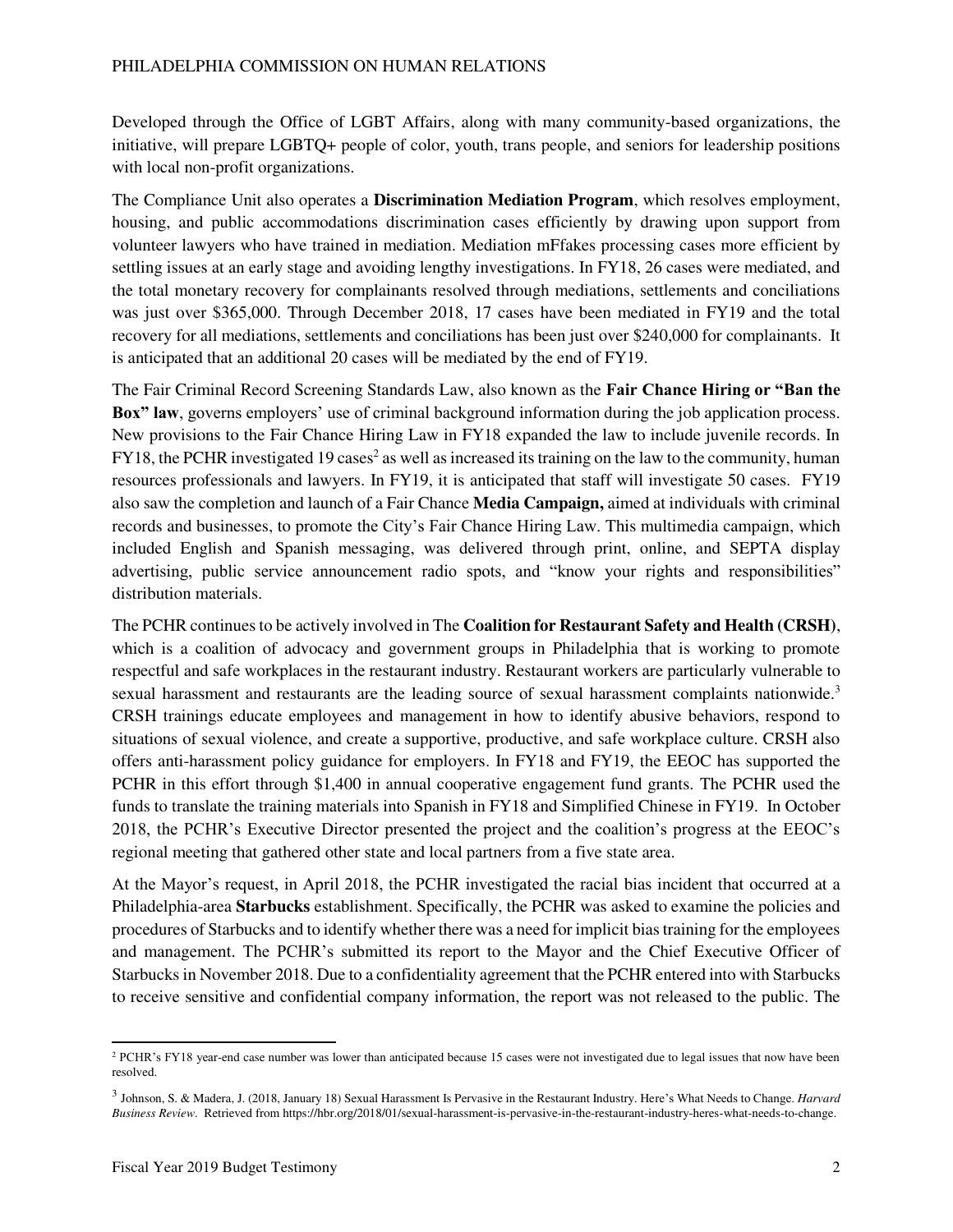report included the PCHR's insights obtained from its investigation as well as provided recommendations to prevent similar situations from occurring in the future. On April 12, 2019, the one-year anniversary of the incident, the PCHR initiated a follow up conversation with Starbucks to determine if the company adopted any of its recommendations. Starbucks has reported to the PCHR that it has continued to conduct anti-bias training for its staff, as well as improved its internal incident and discrimination reporting systems. Finally, as a result of the investigation, the PCHR created **Best Practices Guidelines for Places of Public Accommodations** that will be available to businesses in May 2019.

For FY 2020, the PCHR will continue to work to enforce the anti-discrimination and equality laws and increase outreach to communities throughout the city.

#### **COMPLIANCE UNIT FY20 PLANS:**

- Increase compliance case closings in FY20.
- Increase investigations of Fair Chance Hiring cases in FY20.
- Increase mediations of employment discrimination cases FY20.
- Increase outreach and education to the business community on all laws enforced by the PCHR in FY20, which hopefully, will include the Wage Equity Law.
- Finalize and distribute the Best Practices in Places of Public Accommodations guide.
- Finalize development of a series of educational videos demonstrating the scope of work of the PCHR.
- Continue to work with the Coalition for Restaurant Safety and Health (CRSH) to educate restaurant owners and their employees on their rights and responsibilities regarding preventing workplace sexual harassment.
- Create an accessible online archive of public hearing decisions.

**PCHR's Community Relations Division (CRD**) provides a variety of conflict resolution and mediation services to resolve neighborhood disputes and works to engage people of different backgrounds to promote intergroup harmony. The CRD also conducts skills-building workshops and serves as the general educational arm of the PCHR. Through its **Dispute Resolution Program**, the CRD responds to requests from residents, policymakers, and law enforcement to help quell neighbor disputes and other volatile situations that have not yet escalated to violence and that are not being litigated in court. It is one of the most frequently-accessed initiatives offered by the PCHR, helping to divert police presence or constituent services resources to more pressing matters by preventing neighborhood problems from escalating. In FY18, the CRD investigated 360 neighbor dispute cases and 74 intergroup conflicts through its **Intergroup Conflict Response Program**. In FY19, it is expected to investigate 340 neighbor disputes and 60 intergroup conflict cases.

The PCHR continues to respond to many **hate crime and bias incidents**. Since November 2016, the PCHR has received reports of 217 separate incidents. Of this number, 17 were determined to be not hate-related; 121 are confirmed; 79 are unconfirmed (i.e. not enough information to establish whether the incident is hate-related or not). In FY18, the PCHR recorded 65 separate hate crimes and bias incidents. So far, in FY19 through March 31, 2019, 83 separate incidents have been recorded.To combat further hate and bias incidents, the CRD staff has increased outreach to many communities including immigrants and refugees, LGBTQ+ residents, and various religious groups. The CRD staff also established the creation of quarterly Prevention Plans within each Police District so they can proactively conduct outreach and education to try to prevent further acts of hate or bias.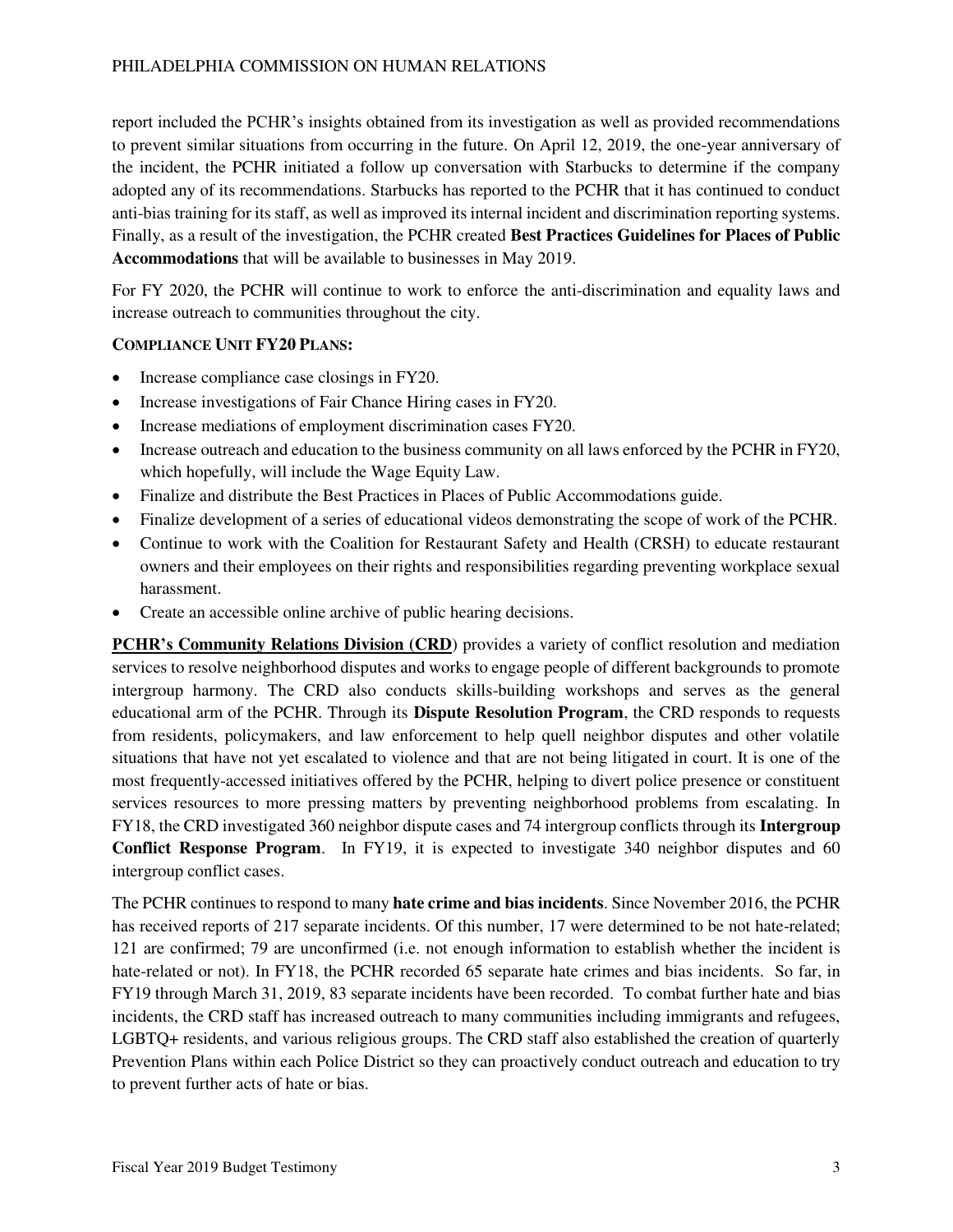#### PHILADELPHIA COMMISSION ON HUMAN RELATIONS

Throughout FY18, the PCHR also continued to engage its **Philadelphia Civil Rights Rapid Response Team (PCRRT)**, an interdisciplinary group of civil rights leaders from City, state, and federal agencies, the School District, and advocacy groups that respond to hate crimes, bias incidents, and violent acts that have bias potential. The Team also is involved in creating education programs.

Every month, the PCHR convenes an **Interagency Civil Rights Task Force** that is made up of local, state, and federal law enforcement agencies and community partners who work to prevent intergroup tension and bias crimes. It is through this partnership that the PCHR has co-hosted the annual "Unifying Our Communities: Responding to Hate" summit along with the Pennsylvania Attorney General's Office, the Anti-Defamation League (ADL), and the Interfaith Center of Greater Philadelphia. The third summit, held in FY19, was led by community and faith-based leaders and provided the public with an understanding of the cause and effect of hate crimes as well as an update on the state of hate in Pennsylvania and the Philadelphia region.

The CRD is also proactive in conflict resolution through its **Prevention and Community-Building Program**, which seeks to engage the community through a variety of programs. These programs include leading and participating in outreach events and activities; organizing community dialogues; and conducting information sessions and skills workshops for community stakeholders. Building on its training successes in FY17 and FY18, the CRD conducted anti-racism, cultural diversity and bias awareness trainings to staff at selective school ranging from elementary through high school in FY19. These trainings were also provided to leaders of Registered Community Organizations, Advisory Councils to Parks and Recreation Centers and Friends of the Libraries. The CRD also provided de-escalation training for all school police recruits, the Office of Violence Prevention, and local immigrant service agencies.

In total, PCHR staff conducted 221 prevention education and outreach activities in FY18. In the first half of FY19, the PCHR conducted 88 activities.

Beginning in FY18, the PCHR brought together elected officials of the Northeast section of Philadelphia to gain support for a program to address racism in the region called "**We Are the Northeast**" (WAN). Through the support of an International Legislative Fellow from the United States Department of State and VISTA summer associates, this project commenced in early FY19. With widening reports of racist hate incidents in other geographic areas; the project has expanded to become the "**Philadelphia One Project**" (POP) to help build community-based leaders to address racist incidents in their own neighborhoods.

As part of its Changing Neighborhood Project, the CRD continued **Breaking Bread, Breaking Barriers 2.0 (BBBB 2.0)**. The initiative, facilitated by CRD staff, brings together diverse communities in the City through food and dialogue to cultivate relations beyond cultural differences and strengthen community involvement. There are plans to hold sessions in five different parks in 2019 as the initiative continue in partnership with the Penn Project for Civic Engagement (PPCE) and Reading Terminal Market (RTM) and is newly joined by the Fairmount Park Conservancy and Vetri Cucina.

In FY18, the PCHR began developing a **Good Neighbor Guide**, a print and on-line publication for the public that will include tips, conflict resolution techniques, and resources to build and maintain quality of life for city residents. The Guide will be published and distributed in FY19 throughout the city.

Lastly, the PCHR continues to participate actively in the **International Association of Official Human Rights Agencies (IAOHRA)**, which is an association of directors and commissioners of local and state human rights/relations agencies.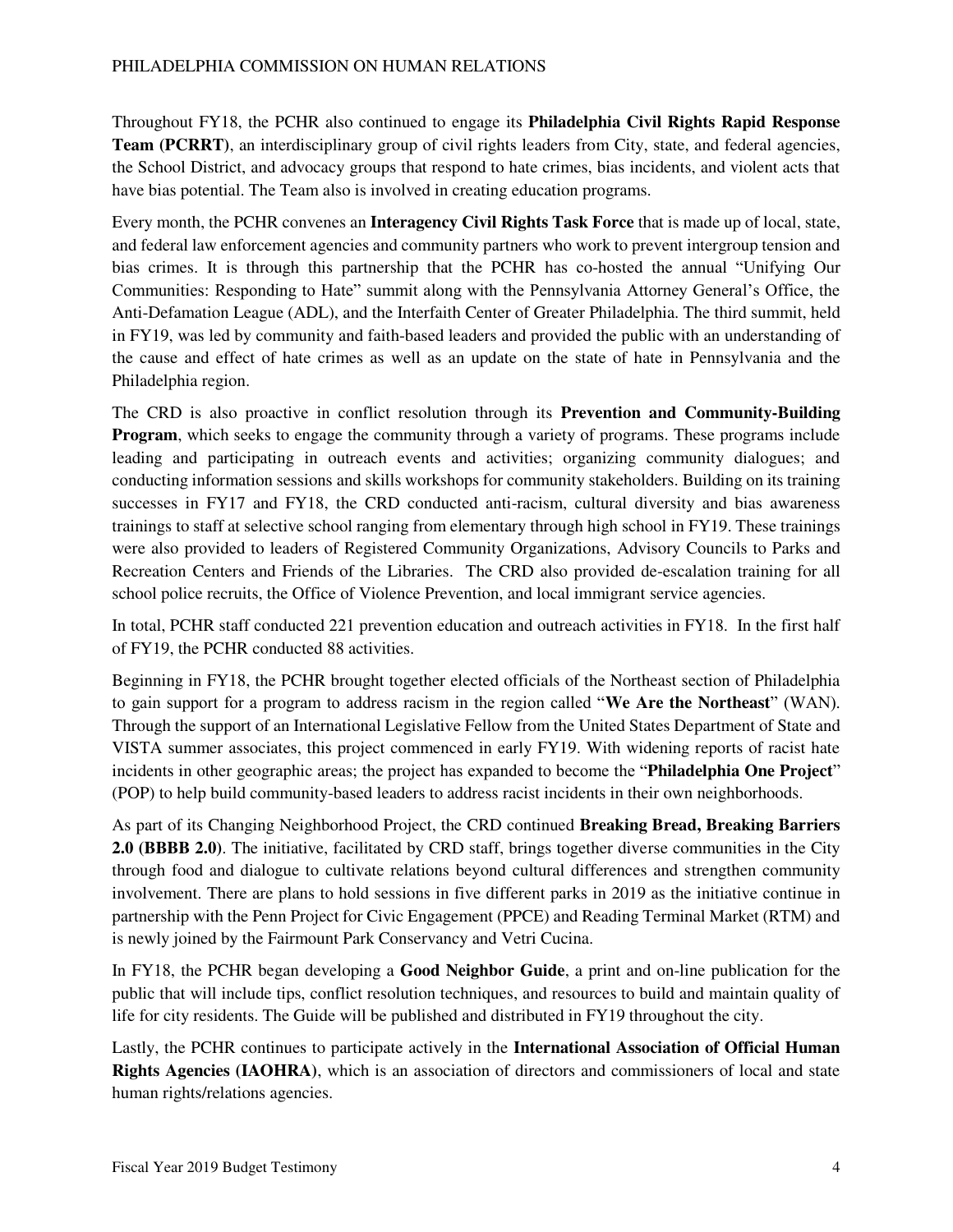#### **COMMUNITY RELATIONS DIVISION FY20 PLANS:**

- Continuing Breaking Bread Breaking Barriers 2.0, with plans to move conversations to five city parks under new partnerships.
- Convene community conversations with groups from different backgrounds throughout Philadelphia;
- Continue campaigns to address racism in the Northeast with expectations to replicate the program in South Philadelphia and other areas of the city.
- Publish and distribute the PCHR's Good Neighbor Guide that includes tips, conflict resolution techniques, and resources to build and maintain stronger neighborhoods and a greater quality of life.
- Expand the Community Conflict Certificate Program to reach more communities experiencing change, including where the City is making significant investments in neighborhoods.

*The Fair Housing Commission (FHC)* enforces the Fair Housing Ordinance, which addresses unfair rental practices in housing, particularly when a property has been cited for code violations. Each year, hundreds of tenants file complaints with the FHC seeking redress after their landlords engage in unfair rental practices, such as terminating a lease when a property is cited for code violations or retaliating against tenants for exercising their legal rights. The FHC also conducts educational outreach to inform tenants and landlords of their legal rights and responsibilities.

FHC leadership has played an active role in the **Mayor's Eviction Task Force** since the task force's formation in September 2017. The task force was charged with issuing recommendations on how to ease or end the eviction crisis that is affecting many low-income Philadelphians. Among other initiatives, members of the task force have focused on promoting and strengthening the Fair Housing Ordinance to provide greater protections for tenants and landlords.

Since the inception of the task force, the FHC has seen an increase in demand for its services. In FY18, the FHC handled 386 cases, a 29% increase from FY17. In the first half of FY19, the FHC has already handled 200 cases. In FY19/FY20, as an outcome of the eviction task force, the FHC will launch a pilot **FHC Mediation Program** to offer an alternative to cases going to hearings. FHC staff received basic mediation training in March 2019 in preparation of the new program.

Also in FY19, the FHC will be impacted by a significant legislative change. In January 2019, the Mayor signed the **Good Cause Eviction Bill** that amends the current Fair Housing ordinance (FHO). The Fair Housing Commission is responsible for enforcing the law that will be implemented in April 2019. For leases less than one year, "Good Cause" prevents an owner or landlord from issuing a lease termination notice without first showing a "good cause," such as habitual non-payment by the tenant or causing substantial damage to the property. Tenants can challenge the landlord's notice in court or at the FHC. This is the most significant amendment to the Fair Housing Ordinance since 1962 and likely will lead to a further increase in cases filed with the FHC.

In coordination with activities commemorating the fiftieth anniversary of the Fair Housing Act, FHC staff increased **outreach and education** of the housing protections under the Fair Practices Ordinance and the Fair Housing Ordinance.

#### **FHC PLANS FOR FISCAL YEAR FOR FY20:**

The Fair Housing Commission has many new and continuing initiatives moving forward. The Commission anticipates completing the creation of internal systems and processes to address Good Cause Eviction cases along with new outreach and education on the law. Also planned is increased education and outreach to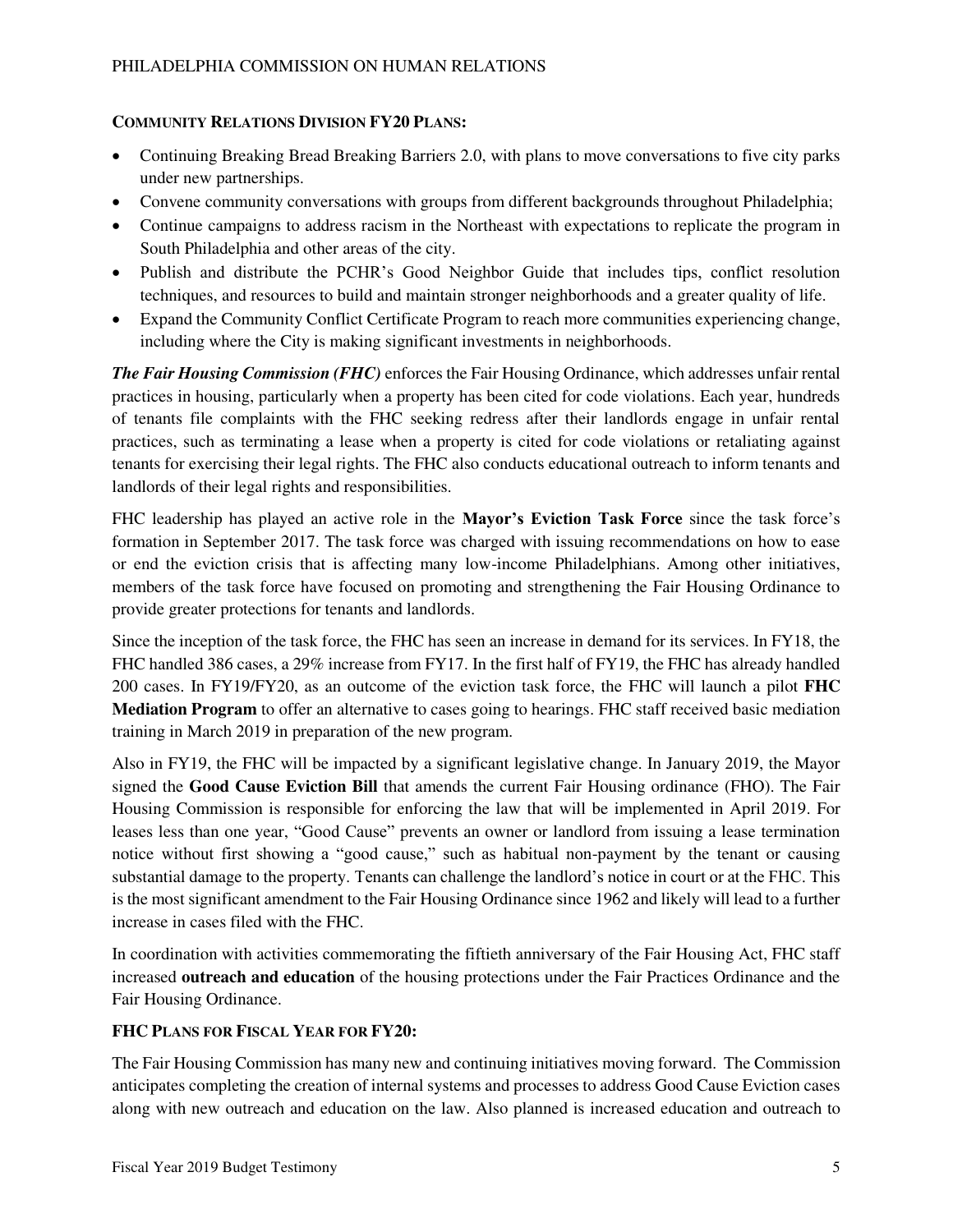tenants and landlords, which will highlight any new amendments to the Fair Housing Ordinance. The Commission will continue to partner with the Mayor's Eviction Task Force to conduct increased education and outreach on unfair rental practices and the Fair Housing Ordinance. Also, the FHC will launch its pilot Mediation Program. Specifically, the FHC will:

- Create internal systems and processes to handle Good Cause Eviction cases.
- Conduct outreach and education to tenants and landlords on the Good Cause eviction law and the Fair Housing Ordinance.
- Launch the FHC pilot mediation program.

*PCHR/FHC Administration:* In fourth quarter of FY18, the PCHR introduced a new case management program, **Advologix**, which enhances the Commission's ability to analyze data, track metrics, and run reports more efficiently. Going forward, the system will assist PCHR staff with case management, tracking, and reporting tasks and will enhance the analysis capabilities for process improvement and performance reporting.

In FY19, the PCHR filled many vacant staff positions, and is working to fill the remainder. The proposed FY20 Budget includes funding for two new positions: a bilingual Clerk 1 to support the Compliance Unit and an Attorney for the Fair Housing Commission.

### **PCHR/FHC ADMINISTRATION FY20 PLANS:**

• Fully implement Advologix, the new case management system created by OIT for tracking and reporting discrimination cases. With the new system, we are able to fully track our work and run reports. This will greatly increase our efficiency and allow us to focus on productivity and outcomes.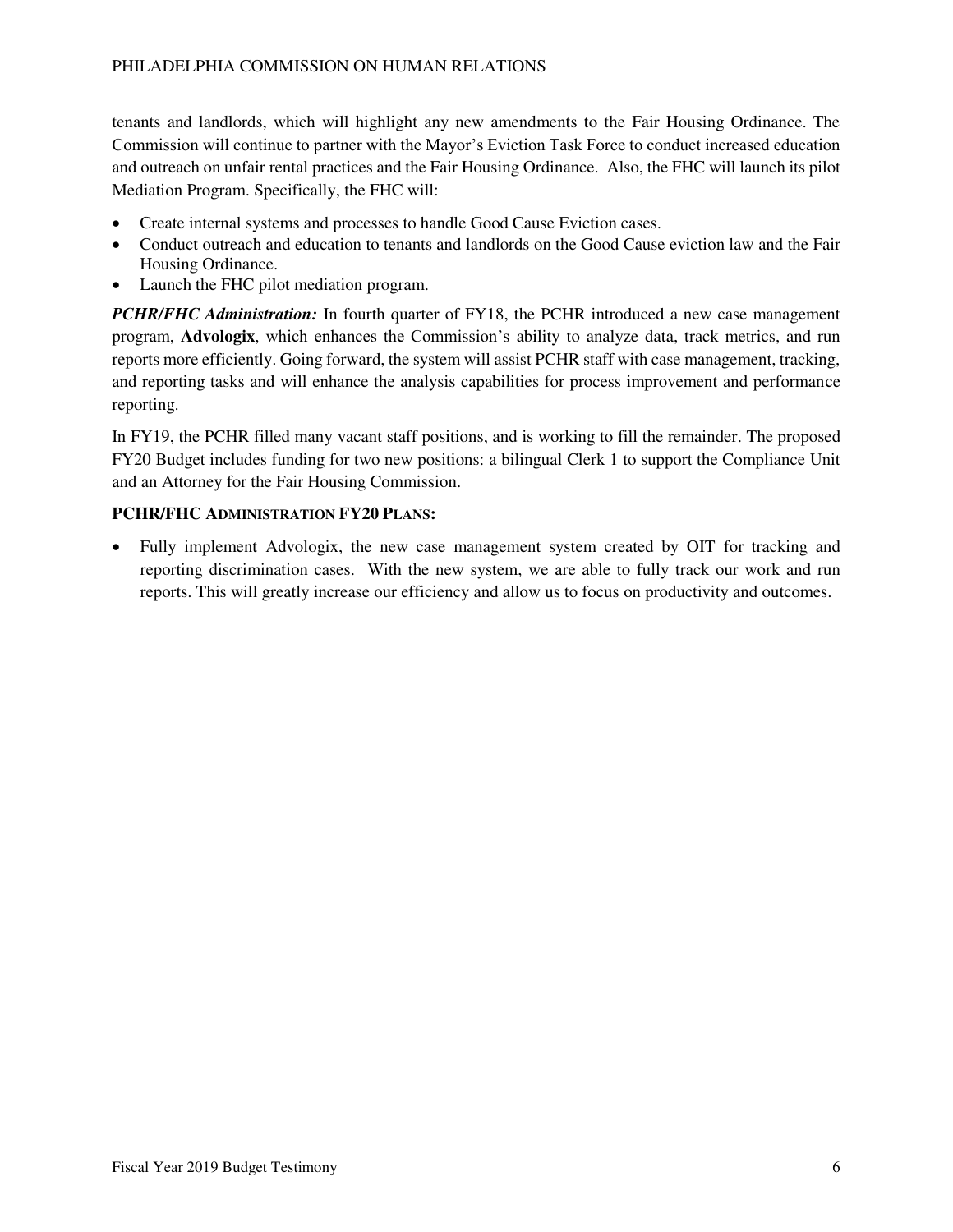| <b>Staff Demographics Summary (as of November 2018)</b> |           |                             |           |           |  |
|---------------------------------------------------------|-----------|-----------------------------|-----------|-----------|--|
|                                                         | Total     | Minority                    | White     | Female    |  |
| Number of Full-Time Staff                               | 31        | 23                          | 8         | 24        |  |
| Number of Exempt Staff                                  | 3         |                             | 2         | 3         |  |
| Number of Executive Staff<br>(deputy level and above)   | 3         | $\mathcal{D}_{\mathcal{A}}$ |           | 2         |  |
| Average Salary, Full-Time Staff                         | \$67,082  | \$62,257                    | \$80,954  | \$66,581  |  |
| Average Salary, Exempt Staff                            | \$91,841  | \$69,525                    | \$103,000 | \$91,841  |  |
| Average Salary, Executive Staff                         | \$106,429 | \$100,419                   | \$118,450 | \$109,278 |  |
| Median Salary, Full-Time Staff                          | \$67,476  | \$64,423                    | \$86,511  | \$67,376  |  |
| Median Salary, Exempt Staff                             | \$87,550  | \$69,525                    | \$103,000 | \$87,550  |  |
| Median Salary, Executive Staff                          | \$100,732 | \$100,419                   | \$118,450 | \$109,278 |  |

# **BUDGET SUMMARY & OTHER BUDGET DRIVERS**

| <b>Employment Levels (as of November 2018)</b>            |                            |                                              |  |  |
|-----------------------------------------------------------|----------------------------|----------------------------------------------|--|--|
|                                                           | Budgeted in<br><b>FY19</b> | Filled as of the<br>Increment Run<br>(11/18) |  |  |
| Number of Full-Time Positions                             | 34                         | 31                                           |  |  |
| Number of Exempt Positions                                | 3                          |                                              |  |  |
| Number of Executive Positions<br>(deputy level and above) | 3                          | 3                                            |  |  |
| Average Salary of All Full-Time<br>Positions              | \$64,892                   | \$67,082                                     |  |  |
| Median Salary of All Full-Time<br>Positions               | \$67,276                   | \$67,476                                     |  |  |

| <b>General Fund Financial Summary by Class</b>  |                |                    |                |                    |                |                  |
|-------------------------------------------------|----------------|--------------------|----------------|--------------------|----------------|------------------|
|                                                 | FY18 Original  | FY18 Actual        | FY19 Original  | FY19 Estimated     | FY20 Proposed  | Difference:      |
|                                                 | Appropriations | <b>Obligations</b> | Appropriations | <b>Obligations</b> | Appropriations | <b>FY20-FY19</b> |
| Class 100 - Employee Compensation               | \$2,141,591    | \$2,033,062        | \$2,139,648    | \$2,234,730        | \$2,323,714    | \$88,984         |
| Class 200 - Purchase of Services                | \$34,657       | \$34,598           | \$34,657       | \$34,657           | \$34,657       | \$0              |
| Class 300/400 - Materials, Supplies & Equipment | \$28,031       | \$11.971           | \$28,031       | \$28,031           | \$28,031       | \$0              |
|                                                 | \$2,204,279    | \$2,079,631        | \$2,202,336    | \$2,297,418        | \$2,386,402    | \$88,984         |

PCHR uses citywide contracts only.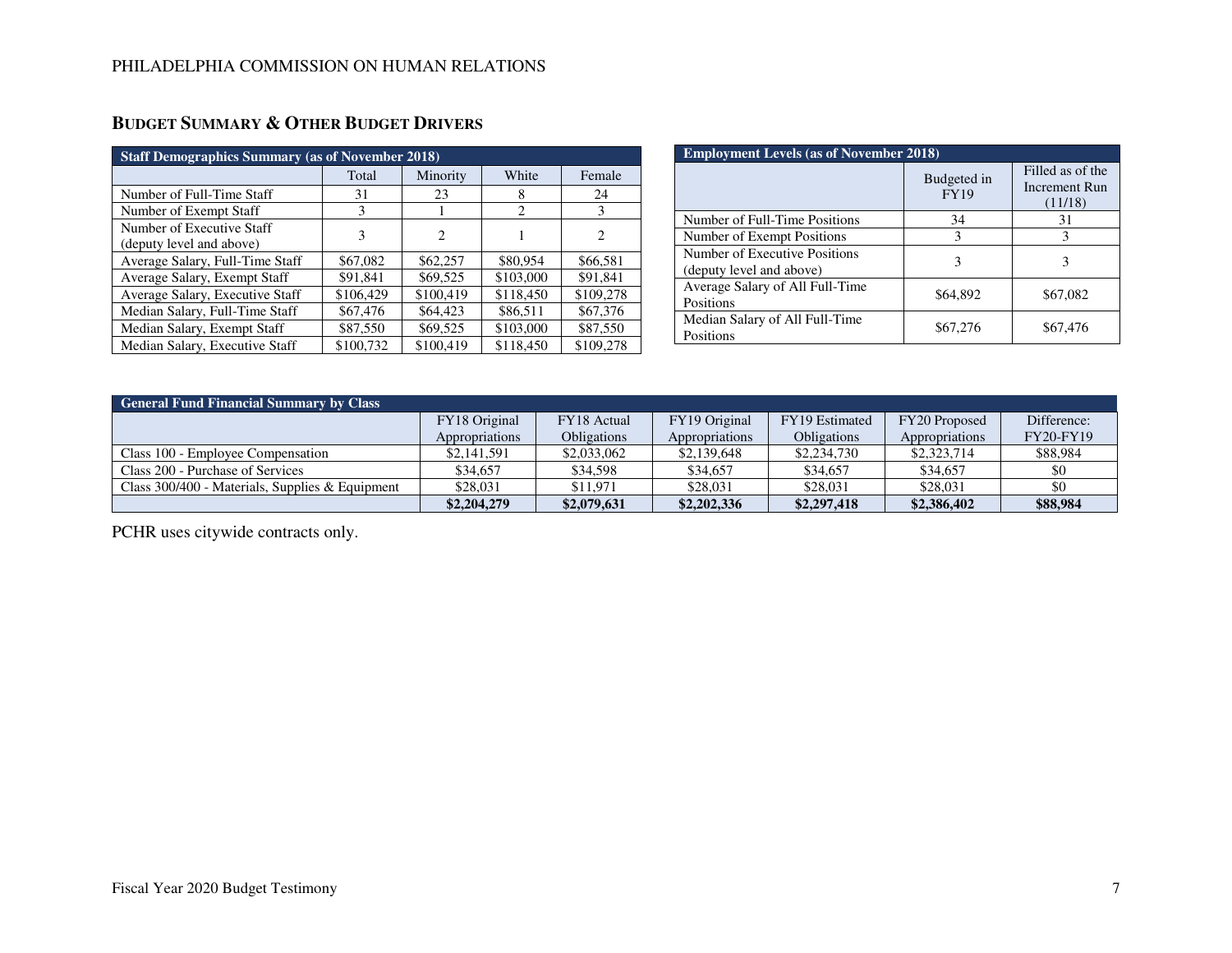### **PROPOSED BUDGET OVERVIEW**

#### **Proposed Funding Request**:

The proposed Fiscal Year 2020 General Fund budget totals \$2,386,402, an increase of \$88,984 over Fiscal Year 2019 estimated obligation levels. This increase is primarily due to salary increases for DC33 and DC47 employees and the addition of a new bilingual Clerk position.

The proposed budget includes:

- \$2,323,714 in Class 100, a \$88,984 increase over FY19. This funding includes pay increases for DC 47 and DC 33 salaries and \$35,000 for the salary for our new Clerk 1 Bilingual position.
- \$34,657 in Class 200, which is level with FY19.
- \$28,031 in Class 300/400, which is level with FY19.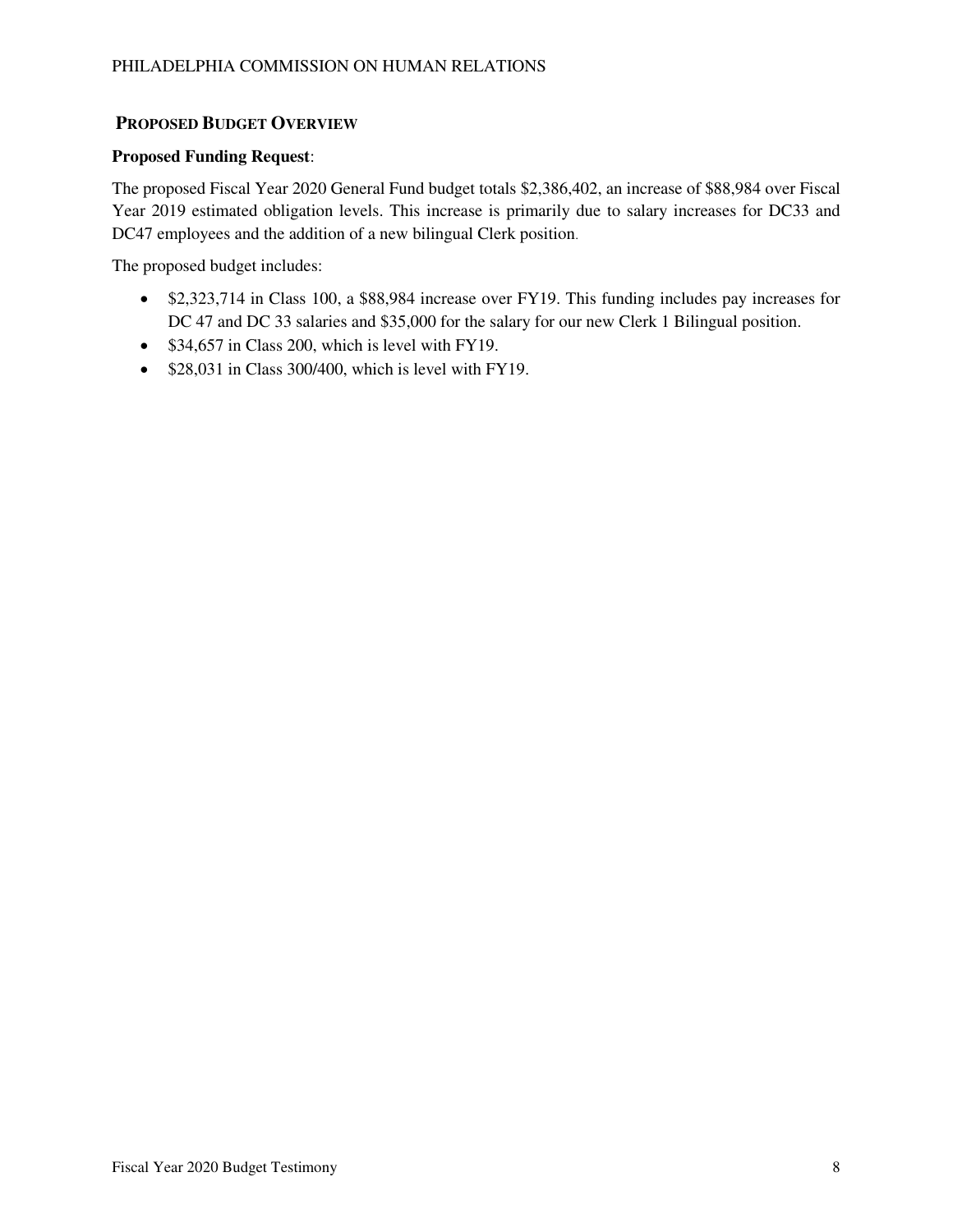### **STAFFING LEVELS**

The department requested 36 budgeted positions for FY20, an increase of 2 positions over FY19.

The increase is for an additional bilingual clerical staff person to assist with our increased volume and complexity of discrimination cases and an attorney for the Fair Housing Commission.

### **NEW HIRES**

| New Hires (from 7/1/2018 to 11/25/18) |                                  |  |  |  |
|---------------------------------------|----------------------------------|--|--|--|
|                                       | <b>Total Number of New Hires</b> |  |  |  |
| Black or African American             | 2                                |  |  |  |
| Asian                                 |                                  |  |  |  |
| Hispanic or Latino                    | 0                                |  |  |  |
| White                                 |                                  |  |  |  |
| Other                                 |                                  |  |  |  |
| Total                                 | 2                                |  |  |  |

Since the increment run, PCHR hired one male who identifies as Black or African American.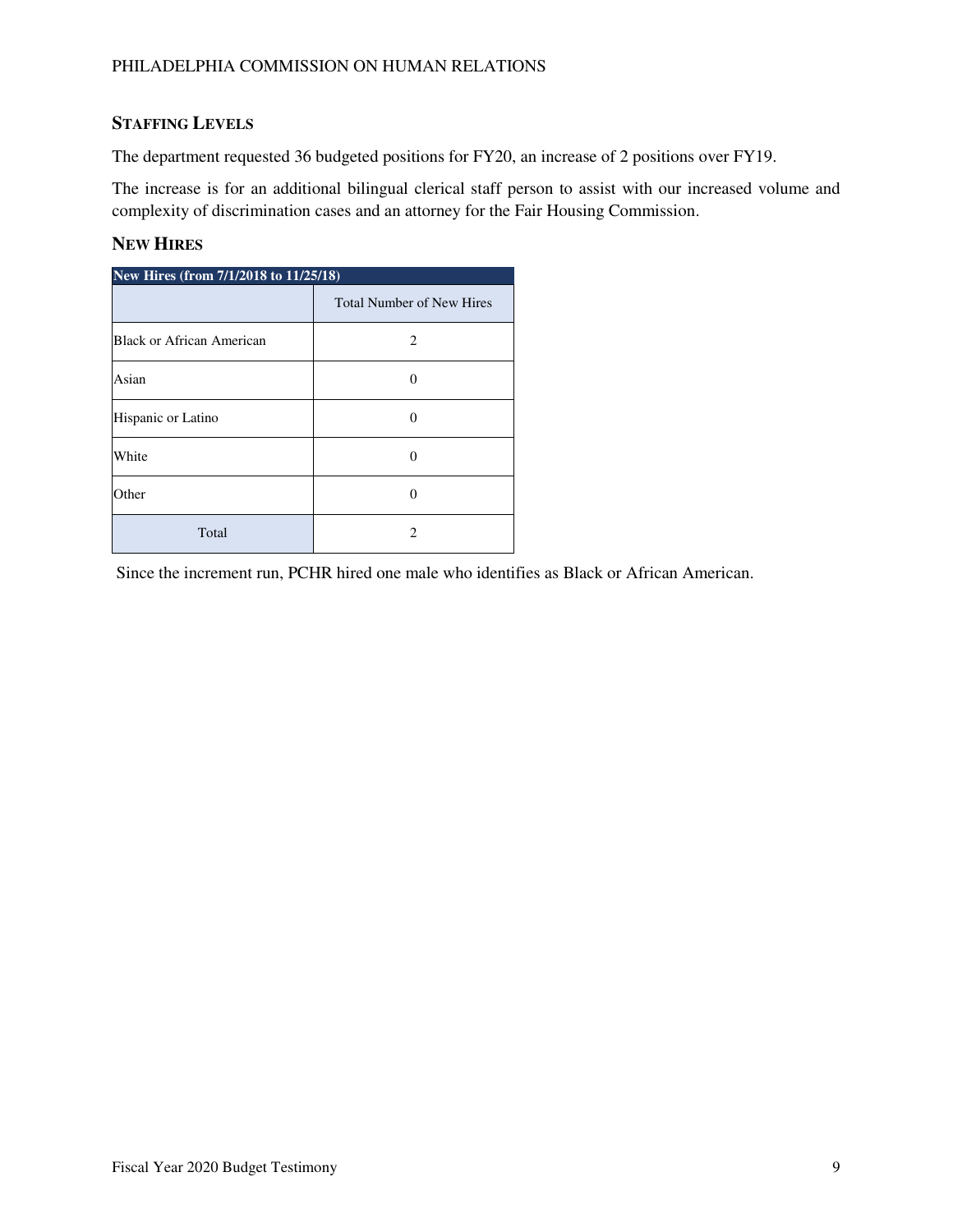### **PERFORMANCE, CHALLENGES, AND INITIATIVES**

| <b>FY20 Strategic Goals</b>                             |                    |             |             |             |  |
|---------------------------------------------------------|--------------------|-------------|-------------|-------------|--|
| Create new efficiencies for case handling.<br>$\bullet$ |                    |             |             |             |  |
| Establish partnerships to expand programs.<br>٠         |                    |             |             |             |  |
| <b>FY20 Performance Measures</b>                        |                    |             |             |             |  |
|                                                         |                    | FY19 YTD    |             |             |  |
| Measure                                                 | <b>FY18</b> Actual | $(Q1 + Q2)$ | FY19 Target | FY20 Target |  |
| Discrimination cases investigated <sup>1</sup>          | 145                | 92          | 139         | 159         |  |
| Ban the Box cases investigated                          | 16                 | 19          | 50          | 50          |  |
| Neighbor disputes investigated <sup>2</sup>             | 360                | 120         | 340         | 340         |  |
| Intergroup conflict cases investigated                  | 74                 | 26          | 60          | 60          |  |
| Prevention/education activities <sup>3</sup>            | 221                | 88          | 188         | 188         |  |
| Fair Housing Commission number of cases                 | 386                | 200         | 360         | 400         |  |

<sup>1</sup> Targets reflect the numbers in PCHR's contract with the Equal Employment Opportunity Commission (EEOC). This contract runs over the *course of the Federal Fiscal Year (10/1-9/30), so FY18 Actual figures are for 10/1/17-9/30/18, FY19 YTD figures are for 10/1/18-12/31/18, the FY19 Target is for 10/1/18-9/30/19, and the FY20 Target is for 10/1/19-9/30/20. FY18 YTD performance was low due to retirements among staff. PCHR anticipates that the number of cases investigated will increase before the end of the year to meet the target.* 

*2 Neighbor disputes tend to increase in the spring. As a result, PCHR expects to meet the FY19 year-end target.* 

*3 These activities include attending or organizing outreach events and activities; conducting information sessions and skills workshops for community stakeholders (i.e. informing community about PCHR and city ordinances, conducting workshops on conflict resolution, connecting people to resources); and organizing community dialogues.*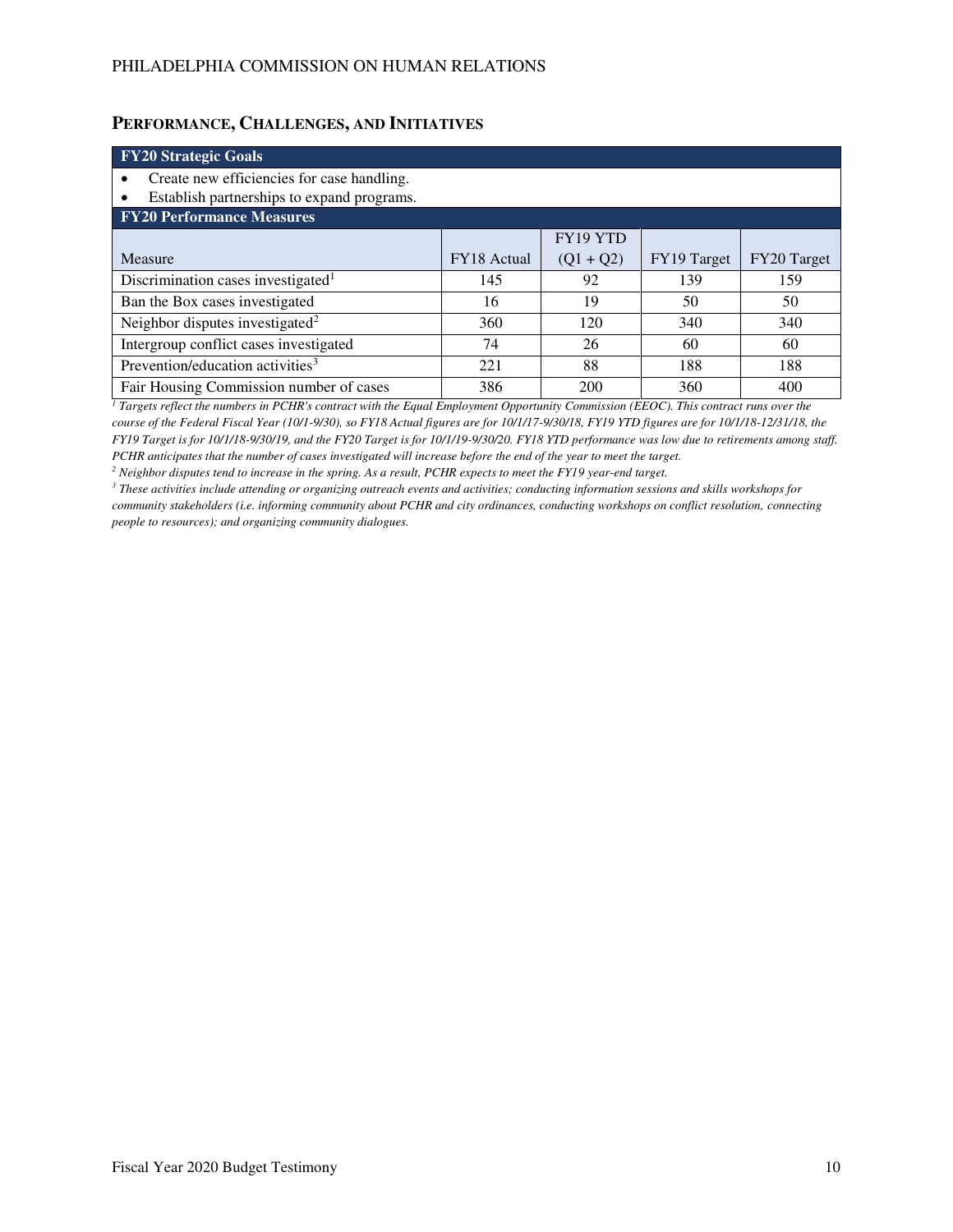### **OTHER BUDGETARY IMPACTS**

## **Federal and State (Where Applicable)**

The PCHR has a work-sharing agreement with the EEOC under which we are reimbursed \$700 per case we investigate (our current contract is for 139 cases). The stipend will be increased to \$800 in federal FY20.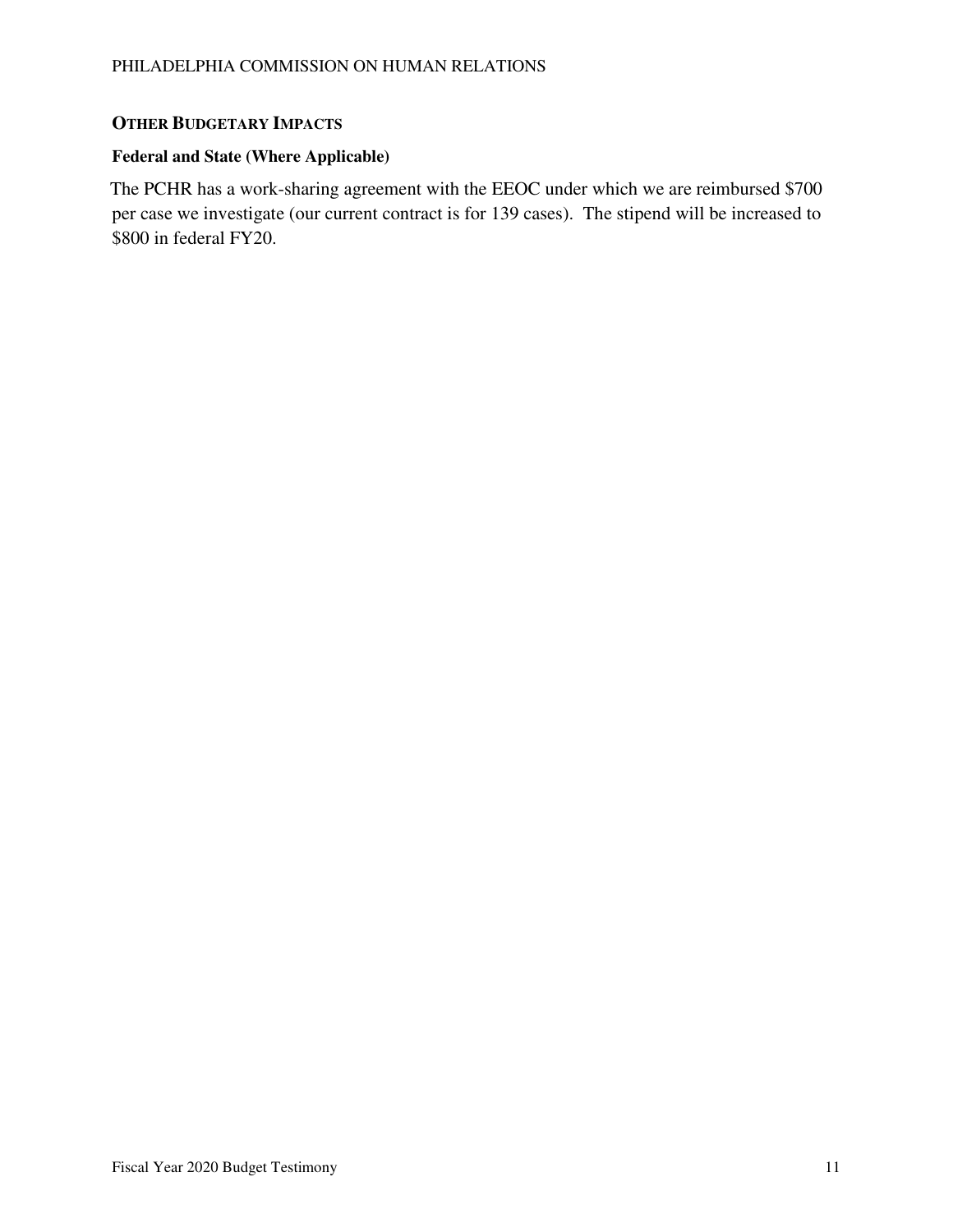### PHILADELPHIA COMMISSION ON HUMAN RELATIONS

### **CONTRACTING EXPERIENCE**

PCHR uses citywide contracts only.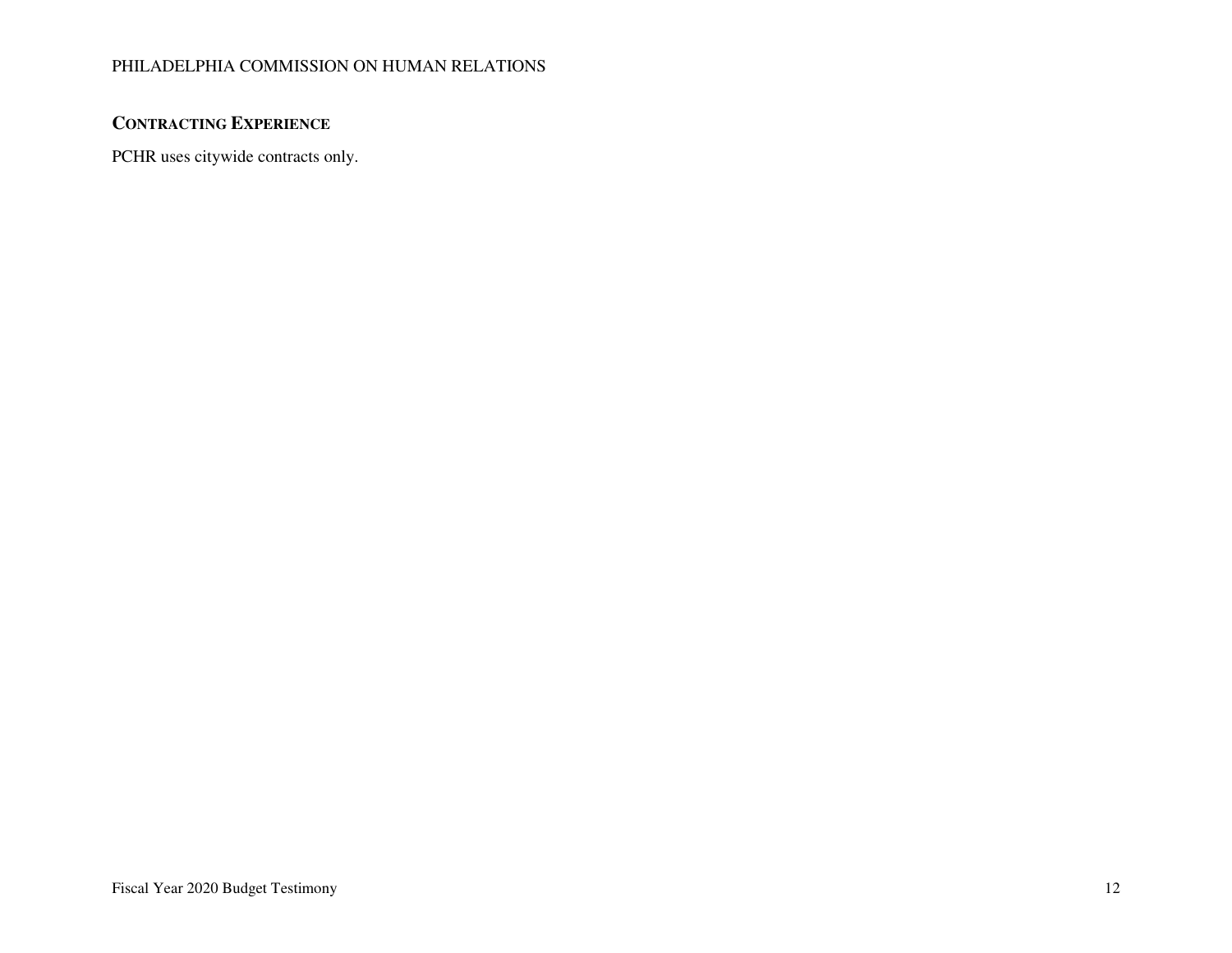# **EMPLOYEE DATA**

| <b>Staff Demographics (as of November 2018)</b> |                |                  |                        |                  |                  |  |
|-------------------------------------------------|----------------|------------------|------------------------|------------------|------------------|--|
| <b>Full-Time Staff</b>                          |                |                  | <b>Executive Staff</b> |                  |                  |  |
|                                                 | Male           | Female           |                        | Male             | Female           |  |
|                                                 | African-       | African-         |                        | African-         |                  |  |
|                                                 | American       | American         |                        | American         | African-American |  |
| Total                                           | 1              | 11               | Total                  | $\boldsymbol{0}$ | 1                |  |
| % of Total                                      | 3%             | 35%              | % of Total             | $0\%$            | 33%              |  |
| Average Salary                                  | \$44,245       | \$67,519         | Average Salary         | N/A              | \$100,107        |  |
| Median Salary                                   | \$44,245       | \$67,276         | <b>Median Salary</b>   | N/A              | \$100,107        |  |
|                                                 | White          | White            |                        | White            | White            |  |
| Total                                           | $\overline{2}$ | 5                | Total                  | $\overline{0}$   | 1                |  |
| % of Total                                      | 6%             | 16%              | % of Total             | $0\%$            | 100%             |  |
| Average Salary                                  | \$87,394       | \$78,808         | Average Salary         | N/A              | \$118,450        |  |
| <b>Median Salary</b>                            | \$87,394       | \$78,865         | Median Salary          | N/A              | \$118,450        |  |
|                                                 | Hispanic       | Hispanic         |                        | Hispanic         | Hispanic         |  |
| Total                                           | 2              | 6                | Total                  | $\theta$         | $\theta$         |  |
| % of Total                                      | 6%             | 19%              | % of Total             | $0\%$            | $0\%$            |  |
| Average Salary                                  | \$46,671       | \$56,010         | Average Salary         | N/A              | N/A              |  |
| <b>Median Salary</b>                            | \$46,671       | \$57,133         | <b>Median Salary</b>   | N/A              | $\rm N/A$        |  |
|                                                 | Asian          | Asian            | Asian                  |                  | Asian            |  |
| Total                                           | $\overline{c}$ | $\boldsymbol{0}$ | Total                  | 1                | $\boldsymbol{0}$ |  |
| % of Total                                      | $6\%$          | $0\%$            | % of Total             | 33%              | $0\%$            |  |
| Average Salary                                  | \$84,316       | N/A              | Average Salary         | \$100,732        | N/A              |  |
| Median Salary                                   | \$84,316       | N/A              | Median Salary          | \$100,732        | N/A              |  |
|                                                 | Other          | Other            | Other                  |                  | Other            |  |
| Total                                           | $\mathbf{0}$   | 1                | Total                  | $\Omega$         | $\mathbf{0}$     |  |
| % of Total                                      | $0\%$          | 3%               | % of Total             | $0\%$            | $0\%$            |  |
| Average Salary                                  | N/A            | \$46,925         | Average Salary         | N/A              | N/A              |  |
| <b>Median Salary</b>                            | N/A            | \$46,925         | Median Salary          | N/A              | N/A              |  |
|                                                 | Bilingual      | Bilingual        | Bilingual              |                  | Bilingual        |  |
| <b>Total</b>                                    | 3              | 6                | Total                  | $\boldsymbol{0}$ | $\mathbf{0}$     |  |
| % of Total                                      | 10%            | 19%              | % of Total             | $0\%$            | $0\%$            |  |
| Average Salary                                  | \$53,747       | \$52,243         | Average Salary         | N/A              | N/A              |  |
| Median Salary                                   | \$61,352       | \$46,966         | Median Salary          | N/A              | N/A              |  |
|                                                 | Male           | Female           |                        | Male             | Female           |  |
| Total                                           | 7              | 24               | Total                  | 1                | $\overline{c}$   |  |
| % of Total                                      | 23%            | 77%              | % of Total             | 33%              | 67%              |  |
| Average Salary                                  | \$68,715       | \$66,581         | Average Salary         | \$100,732        | \$109,278        |  |
| Median Salary                                   | \$67,899       | \$67,376         | <b>Median Salary</b>   | \$100,732        | \$109,278        |  |